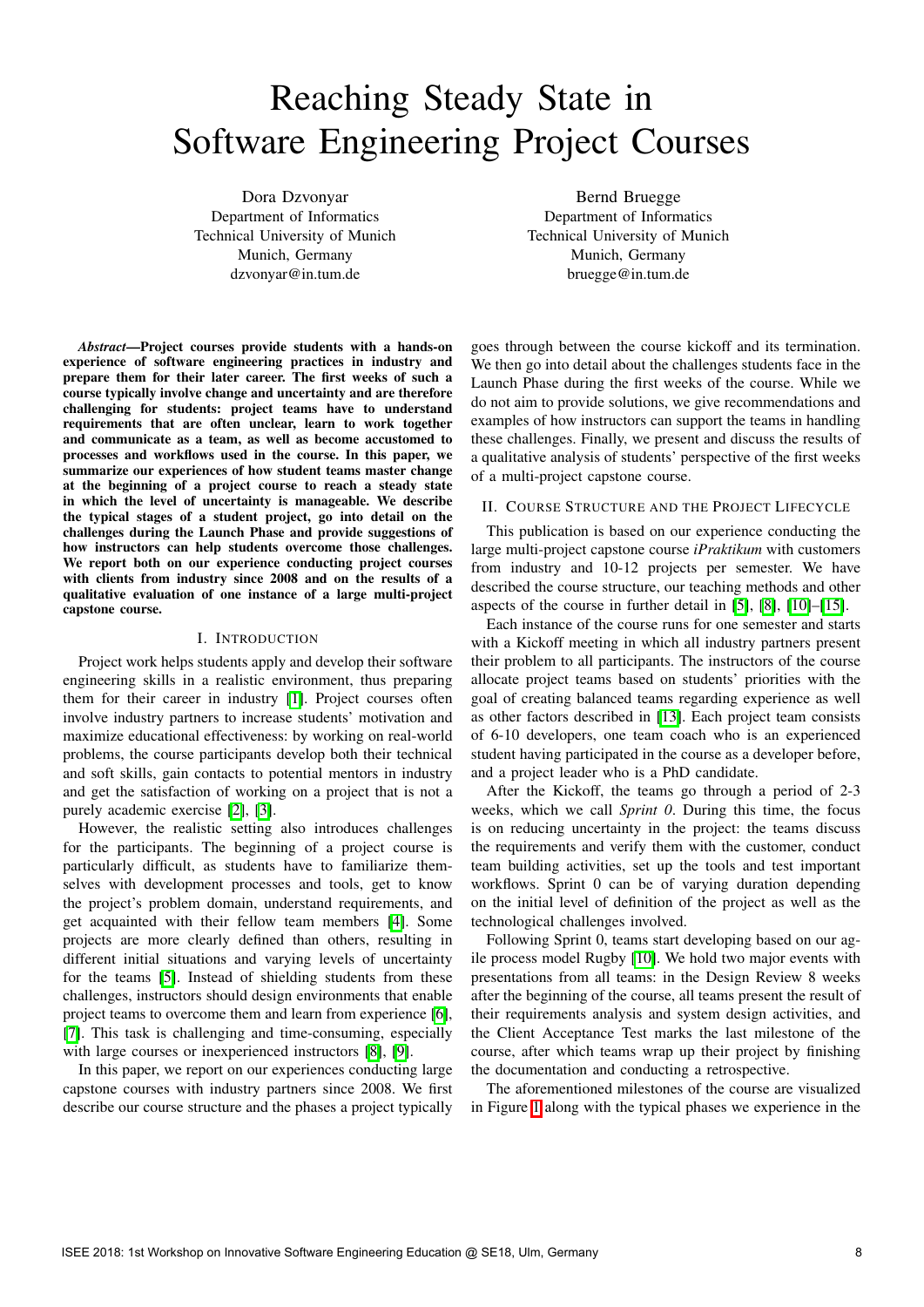

Fig. 1. Course timeline and project phases (amount of red color signifies level of uncertainty).

projects. After the initial team allocation, projects go through a *Launch Phase*, a period of typically high uncertainty in which students have to familiarize themselves with a large amount of information both general to software engineering as a discipline, as well as specific to the problem domain of their project. As the teams gradually reduce uncertainty, they reach what we call a *Steady State*: while requirements can be refined or disambiguated during iterations, there should not be any changes that fundamentally alter or even derail the project, setting the team back by several weeks  $[10]$ .

The duration of the Launch Phase depends on the initial level of definition of a project. We visualize three examples in Figure  $\boxed{1}$  Project A reaches steady state during Sprint 0, which is the case for roughly half of the projects in the iPraktikum. This project is adequately defined by the customer so that the team can fully understand the requirements and decide on the initial system architecture as well as the main technologies involved, enabling them to start development with a strongly reduced level of uncertainty. In the case of Project B, the Launch Phase outlasts Sprint 0 and overlaps with the development sprints. This can be the case if the problem is more abstract or involves technological challenges. We describe the varying initial situations of student projects in our courses in further detail in  $[5]$ . In the past, an example of this type of project involved a NFC sensor that collected shock and humidity data that was not yet fully developed by the manufacturer, requiring the team to reverse-engineer the protocol used to read and write sensor data before they were sure that they could use it for their purposes.

Finally, as Team C shows, some projects might not even reach a steady state until the end of the course due to extremely high uncertainty and fundamental changes to the project throughout the semester. This situation should be prevented to avoid frustration of students and has happened very rarely in our courses. In such a case, the instructor should intervene by, e.g., limiting the scope of the project.



Fig. 2. Challenges for project teams in capstone courses.

#### III. CHALLENGES OF THE LAUNCH PHASE

We have grouped the typical challenges of project teams during the Launch Phase into three categories visualized in Figure  $\sqrt{2}$  and explain each in further detail in this section.

#### *A. Requirements*

Uncertainty resulting from factors around requirements is regarded as one of the highest risk factors in software projects [\[16\]](#page--1-14), thus it is not surprising that we also experience it as one of the biggest challenges in our capstone courses. Involving industry partners in a course brings a more realistic experience for students, but it also introduces uncertainty compared to a project that is fully defined by the instructor from the beginning [\[17\]](#page--1-15). For instance, some customers do not have a technical background and thus are not able to specify the requirements sufficiently to be used as a basis for development. Students have to *understand* the visionary scenarios given by the customer, *clarify* ambiguous requirements, as well as *prioritize* and *negotiate* requirements.

In projects involving emerging or unstable technologies, students need to do research to decide on frameworks or products to use, and they might even find that the results envisioned by the customer are not entirely feasible. Technological challenges have been previously identified as a risk factor [\[18\]](#page--1-16) and source of demotivation [\[19\]](#page--1-17) in student projects. To name an example from a past course, one project aimed at saving blood glucose levels and other data of diabetic patients in Apple's secure HealthKit database had to change direction when the team found out that the API did not support all kinds of measurements; they had to implement their own database and merge the data from both sources for analysis.

In order to help students overcome challenges surrounding requirements, instructors should encourage frequent communication between the customer and the team in the beginning of the project. We place a strong emphasis on communication models in Sprint 0 because we believe that they enable targeted, rich discussions between stakeholders, foster the creation of a shared mental model and expose misunderstandings in requirements  $\overline{5}$ ,  $\overline{15}$ . In addition, we introduced a continuous prototyping workflow and tool that allows developers to easily deliver even early mock-up prototypes to stakeholders, gather feedback and iteratively transition to the delivery of hybrid and code prototypes through the same channel [\[20\]](#page--1-18). Our student teams use the workflow to regularly deliver potential product increments to their customer and verify the progress with them.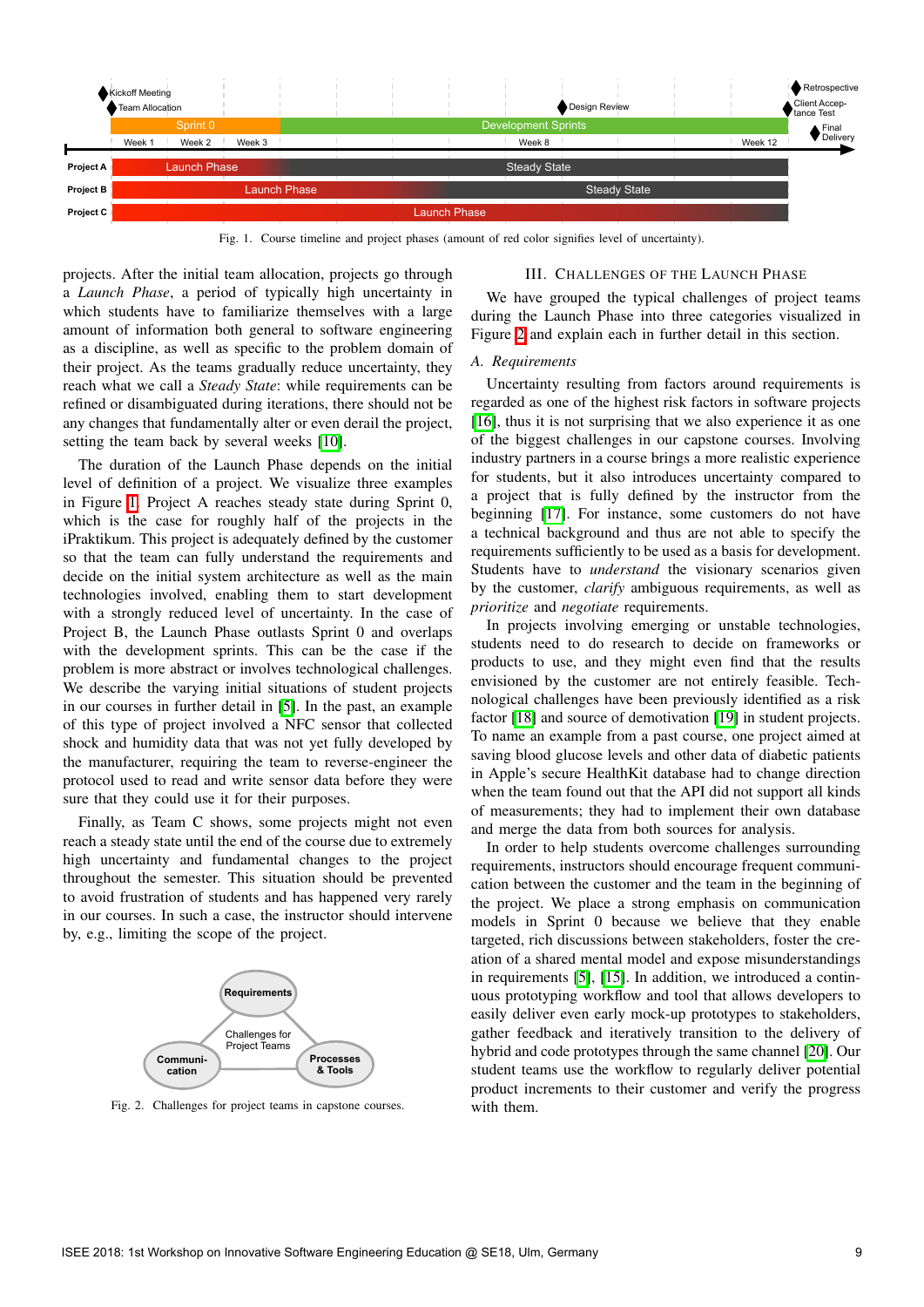## *B. Processes & Tools*

As instructors, our goal is to introduce students to the processes and tools used in industry so that they can gain valuable knowledge for their later career  $[17]$ . However, this also increases the workload for students especially at the beginning of the course, as they need to familiarize themselves with a variety of new topics, from the principles of agile software development through workflows such as continuous delivery, software modeling, prototyping, code reviews or meeting management  $\vert\vert\overline{\vert 10}\vert\vert$ . The tools used in the course are also new to most students: depending on their prior experience, they have to get used to an issue tracker, repository and merge request system, continuous integration system and more. Problems with tools have also been named as one of the top four risks in student projects, e.g., [\[18\]](#page--1-16).

As these topics are relevant to all teams, we use centralized teaching methods to transfer the necessary knowledge to all participants. We hold a weekly course-wide lecture during the first month of the course in which we introduce all students to the principles of agile software development, continuous delivery and UML modeling, including the tools supporting these workflows. In addition, we have cross-functional teams that consist of one team member per project and concentrate on the major workflows of the course  $[11]$ . For instance, we have a cross-functional team *Release Management* that is concerned with the continuous integration and delivery pipelines of the teams: the cross-project members get in-depth knowledge about the workflows, set up the tools in their team, and get support from coaches and instructors as needed. They then present the information that is important for the other team members and make sure their team correctly adopts the workflows. This enables us to disseminate knowledge through an additional channel without burdening all team members with detailed information.

After giving course participants the necessary information, instructors should make sure that the workflows are correctly applied in the teams, which can be a time-consuming task with multiple projects. We use a set of metrics to get a highlevel view over the projects and only investigate further if the metrics show issues, making our courses more manageable  $[8]$ .

## *C. Communication*

Issues around communication, team work and personal relationships are also among the top challenges in student projects [\[18\]](#page--1-16), [\[21\]](#page--1-20). We do not find this surprising: on top of the high workload in terms of understanding requirements and getting used to processes and tools, students need to get acquainted and start working productively with their fellow team members, most of whom they did not know prior to the course. Cultural and language issues can also get in the way of establishing team synergy [\[19\]](#page--1-17). Customer communication is often an additional challenge if the customer is rarely available for questions or does not have a technical background.

Additional complexity is introduced by the fact that the development teams do not spend every day working at the same location: many course participants work next to their studies or attend various other courses. This results in scheduling difficulties when trying to find a suitable time for the team meeting or time to work together on the project. Scheduling has also been reported by fellow researchers as a major source of annoyance in student projects [\[18\]](#page--1-16).

As instructors, we take cultural and scheduling factors into account when composing the teams  $[13]$ . However, we cannot do much to support teams in overcoming these hurdles in a centralized way, as establishing communication processes and synergy is a very team-individual process. Instead, we use the coaches and project leaders who work closely with the developers. We urge the coaches to organize at least one icebreaker event in Sprint 0, in which they participate in a joint activity outside of the course context to get to know each other. Furthermore, we teach them facilitation methods such as dealing with shy team members or agile retrospectives to establish a constructive feedback culture and react to issues arising in their team.

## IV. CASE STUDY

In order to get a more accurate picture of how students perceive the challenges in the Launch Phase, we conducted a qualitative evaluation in one instance of the iPraktikum. 78 developers and 12 team coaches participated in the course, which ran between October 2017 and February 2018. We sent all participants a repeat questionnaire one, two, four and six weeks after the Kickoff on 19 October and asked them to describe at least one problem or challenge they had been facing in their team since the last time they received the questionnaire. Students had one week to answer the openended question, with the promise that we would analyze their responses anonymously and not use them for assessing their contribution to the course in any way. The response rate decreased slightly with each round, from 93.3% down to 70% with the last questionnaire, which was sent out two weeks before the Design Review. We coded the responses using a provisional coding technique  $[22]$ , grouping codes into the three categories described in Section  $\boxed{III}$ . Figure  $\boxed{3}$  shows the frequency of each code in the responses by questionnaire.

Our results show that students perceived unclear requirements as a challenge at the very beginning of their project, with 17.9% and 15.7% of responses containing a reference to this issue after week 1 and 2 of the course. The frequency of this code dropped below 5% in the following questionnaires, suggesting that most students felt they had reduced uncertainty in terms of unclear requirements after Sprint 0. However, they began to sense issues with the technologies involved in their project from week 2 onward. Communication with fellow team members is the code with the highest frequency in all questionnaires, ranging from 17.5% to 27.1% of responses. Another challenge in this category was "Synergy & Investment", the code under which we group responses referring to a lack of trust or team spirit as well as differences in dedication and time investment of team members; the frequency of this code increased dramatically in the last questionnaire, which was